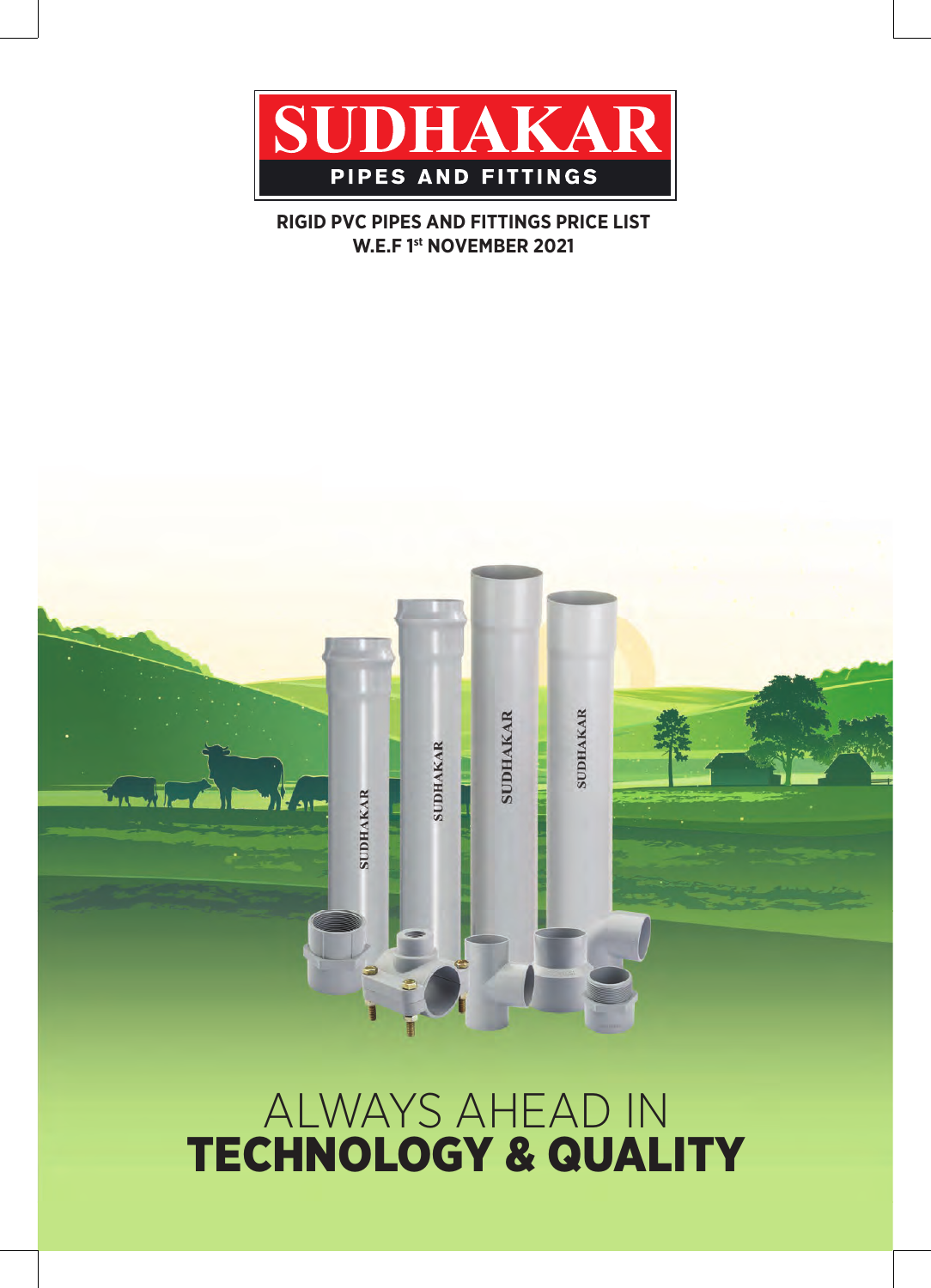| <b>SUDHAKAR RIGID PVC PIPES</b>                         |                          |                            |                              |                            |                                |                              |                            | <b>HSN CODE</b><br>39172310    |                            |                                |
|---------------------------------------------------------|--------------------------|----------------------------|------------------------------|----------------------------|--------------------------------|------------------------------|----------------------------|--------------------------------|----------------------------|--------------------------------|
| *UNIT OF MEASUREMENT FOR PIPES AND FITTINGS IS PER UNIT |                          |                            |                              |                            |                                |                              |                            |                                |                            |                                |
| <b>SELF SOCKET PIPE UNIT IS 6 MTR</b>                   |                          |                            |                              | 2.5 KGF/CM <sup>2</sup>    |                                | 4 KGF/CM <sup>2</sup>        |                            |                                | 6 KGF/CM <sup>2</sup>      |                                |
|                                                         | <b>SIZE</b><br><b>MM</b> |                            | <b>SIZE</b><br><b>INCH</b>   | <b>ITEM CODE</b>           | <b>RATE</b><br><b>PER UNIT</b> | <b>ITEM CODE</b>             |                            | <b>RATE</b><br><b>PER UNIT</b> | <b>ITEM CODE</b>           | <b>RATE</b><br><b>PER UNIT</b> |
|                                                         | 40                       |                            | 11/4                         | ÷,                         | $\overline{\phantom{a}}$       | $\overline{\phantom{a}}$     |                            | $\overline{\phantom{a}}$       | 202010015                  | 565.68                         |
|                                                         | 50                       |                            | 11/2                         |                            |                                |                              |                            |                                | 202010020                  | 848.10                         |
|                                                         | 63                       |                            | 2                            |                            | ÷,                             | 202010024                    |                            | 978.24                         | 202010025                  | 1,413.42                       |
|                                                         | 75                       |                            | 21/2                         | $\overline{a}$             | $\overline{\phantom{a}}$       | 202010029                    |                            | 1,362.78                       | 202010030                  | 1,978.92                       |
|                                                         | 90                       |                            | 3                            | 202010034                  | 1,445.76                       | 202010035                    |                            | 1,918.32                       | 202010036                  | 2,756.04                       |
|                                                         | 110                      |                            | 4                            | 202010040                  | 1,987.86                       | 202010041                    |                            | 2,759.94                       | 202010042                  | 4,098.90                       |
|                                                         | 125                      |                            | 41/2                         |                            |                                | 202010047                    |                            | 3,859.62                       | 202010048                  | 5,824.74                       |
|                                                         | 140                      |                            | 5                            | 202010052                  | 2,740.62                       | 202010053                    |                            | 4,541.04                       | 202010054                  | 5,938.26                       |
|                                                         | 160                      |                            | 6                            | 202010058                  | 4,202.04                       | 202010059                    |                            | 5,896.26                       | 202010060                  | 8,218.80                       |
|                                                         | 180                      |                            | 7                            | 202010064                  | 5,115.60                       | 202010065                    |                            | 7,684.80                       | 202010066                  | 10,304.70                      |
|                                                         | 200                      |                            | 8                            | 202010070                  | 6,577.14                       | 202010071                    |                            | 9,076.44                       | 202010072                  | 13,221.54                      |
|                                                         | 225                      |                            | 9                            | 202010076                  | 8,127.06                       | 202010077                    |                            | 11,708.16                      | 202010078                  | 16,622.40                      |
|                                                         | 250                      |                            | 10                           | 202010082                  | 9,973.92                       | 202010083                    |                            | 14,237.52                      | 202010084                  | 21,320.22                      |
|                                                         | 280                      |                            | 11                           |                            |                                | 202010089                    |                            | 18,935.46                      | 202010090                  | 27,535.20                      |
|                                                         | 315                      |                            | 12                           | 202010094                  | 15,884.04                      | 202010095                    |                            | 23,488.44                      | 202010096                  | 35,412.72                      |
|                                                         | 355                      |                            | 14                           |                            |                                | 202010101                    |                            | 31,213.98                      | 202010102                  | 44,871.90                      |
|                                                         | 400                      |                            | 16                           |                            |                                | 202010107                    |                            | 40,633.32                      | 202010108                  | 58,364.22                      |
|                                                         |                          |                            | <b>10 KGF/CM<sup>2</sup></b> |                            |                                | <b>15 KGF/CM<sup>2</sup></b> |                            |                                |                            |                                |
| <b>SUDHAKAR</b>                                         | <b>SIZE</b><br><b>MM</b> | <b>SIZE</b><br><b>INCH</b> | <b>PACKING</b>               | <b>ITEM</b><br><b>CODE</b> | <b>RATE</b><br><b>PER UNIT</b> | <b>SIZE</b><br><b>MM</b>     | <b>SIZE</b><br><b>INCH</b> | <b>PACKING</b>                 | <b>ITEM</b><br><b>CODE</b> | <b>RATE</b><br><b>PER UNIT</b> |
|                                                         | 20                       | 1/2                        | 50                           | 202010003                  | 239.76                         | 20                           | 1/2                        | 25                             | 202010005                  | 429.18                         |
|                                                         | 25                       | 3/4                        | 25                           | 202010008                  | 357.78                         | 25                           | 3/4                        | 15                             | 202010010                  | 679.32                         |
|                                                         | 32                       | $\mathbf{1}$               | 25                           | 202010012                  | 572.04                         | 32                           | $\mathbf{1}$               | 15                             | 202010014                  | 857.88                         |
|                                                         | 50                       | 11/2                       | 10                           | 202010021                  | 1,383.72                       | 40                           | 11/4                       | 10                             | 202010019                  | 1,143.84                       |
|                                                         | 63                       | $\overline{2}$             |                              | 202010027                  | 2,218.68                       | 50                           | 11/2                       | 10                             | 202010023                  | 1,608.54                       |
|                                                         | 75                       | 21/2                       |                              | 202010032                  | 3,078.42                       |                              |                            |                                |                            |                                |
|                                                         | 90                       | 3                          | $\overline{\phantom{a}}$     | 202010038                  | 4,324.02                       |                              |                            | <b>PLUMBING PIPES</b>          |                            |                                |
|                                                         | 110                      | 4                          |                              | 202010044                  | 6,544.92                       |                              |                            |                                |                            |                                |
|                                                         | 125                      | 41/2                       | $\overline{\phantom{a}}$     | 202010050                  | 9,024.96                       | <b>SIZE</b>                  | <b>SIZE</b>                | <b>PACKING</b>                 | <b>ITEM</b>                | <b>RATE</b>                    |
|                                                         | 140                      | 5                          | $\overline{\phantom{a}}$     | 202010056                  | 10,596.00                      | <b>MM</b>                    | <b>INCH</b>                |                                | <b>CODE</b>                | <b>PER UNIT</b>                |
|                                                         | 160                      | 6                          | $\overline{\phantom{a}}$     | 202010062                  | 14,614.98                      | 20                           | 1/2                        | 25                             | 202190001                  | 495.18                         |
|                                                         | 180                      | $\overline{7}$             | $\overline{\phantom{a}}$     | 202010068                  | 18,195.78                      | 25                           | 3/4                        | 15                             | 202190002                  | 671.52                         |
|                                                         | 200                      | 8                          | $\overline{\phantom{a}}$     | 202010074                  | 21,922.56                      | 32                           | 1                          | 15                             | 202190003                  | 989.82                         |
|                                                         | 225                      | 9                          | $\overline{\phantom{a}}$     | 202010080                  | 28,628.16                      | 40                           | 11/4                       | 10                             | 202190004                  | 1,342.86                       |
|                                                         | 250                      | 10                         | $\qquad \qquad \blacksquare$ | 202010086                  | 35,462.16                      | 50                           | 11/2                       | 10                             | 202190005                  | 1,766.82                       |

|                                        | <b>SUDHAKAR RIGID PVC PIPES</b> |                            |                  |                                |                  |                         |                  | $\overline{\Xi}^{\scriptscriptstyle{{\rm B55}}}$ |                          | <b>HSN CODE</b><br>39172310    |  |
|----------------------------------------|---------------------------------|----------------------------|------------------|--------------------------------|------------------|-------------------------|------------------|--------------------------------------------------|--------------------------|--------------------------------|--|
| <b>EXTRA SOCKET PIPE UNIT IS 6 MTR</b> |                                 |                            |                  | 2.5 KGF/CM <sup>2</sup>        |                  | 4 KGF/CM <sup>2</sup>   |                  | 6 KGF/CM <sup>2</sup>                            |                          | <b>10 KGF/CM<sup>2</sup></b>   |  |
|                                        | <b>SIZE</b><br><b>MM</b>        | <b>SIZE</b><br><b>INCH</b> | <b>ITEM CODE</b> | <b>RATE</b><br><b>PER UNIT</b> | <b>ITEM CODE</b> | <b>RATE</b><br>PER UNIT | <b>ITEM CODE</b> | <b>RATE</b><br><b>PER UNIT</b>                   | <b>ITEM CODE</b>         | <b>RATE</b><br><b>PER UNIT</b> |  |
|                                        | 200                             | 8                          | ۰                |                                | 202010137        | 9.303.24                | 202010138        | 13.552.08                                        | 202010140                | 22,717.74                      |  |
|                                        | 225                             | 9                          |                  |                                | 202010143        | 12,016.26               | 202010144        | 16,870.38                                        | 202010146                | 29,381.52                      |  |
|                                        | 250                             | 10                         | 202010148        | 10,712.70                      | 202010149        | 14,682.72               | 202010150        | 21,986.70                                        | 202010152                | 36,569.94                      |  |
| <b>SUDHAKAR</b>                        | 280                             | 11                         | ٠                | ۰                              | 202010155        | 19.416.84               | 202010156        | 28,453.38                                        | 202010158                | 45,066.18                      |  |
|                                        | 315                             | 12                         | 202010160        | 17,361.84                      | 202010161        | 24,326.88               | 202010162        | 36,677.88                                        | 202010164                | 56,886.66                      |  |
|                                        | 355                             | 14                         | ۰                |                                | 202010167        | 32,414.58               |                  | ٠                                                |                          |                                |  |
|                                        | 400                             | 16                         | ۰                |                                | 202010173        | 42.326.28               | 202010174        | 60,795.78                                        | $\overline{\phantom{0}}$ |                                |  |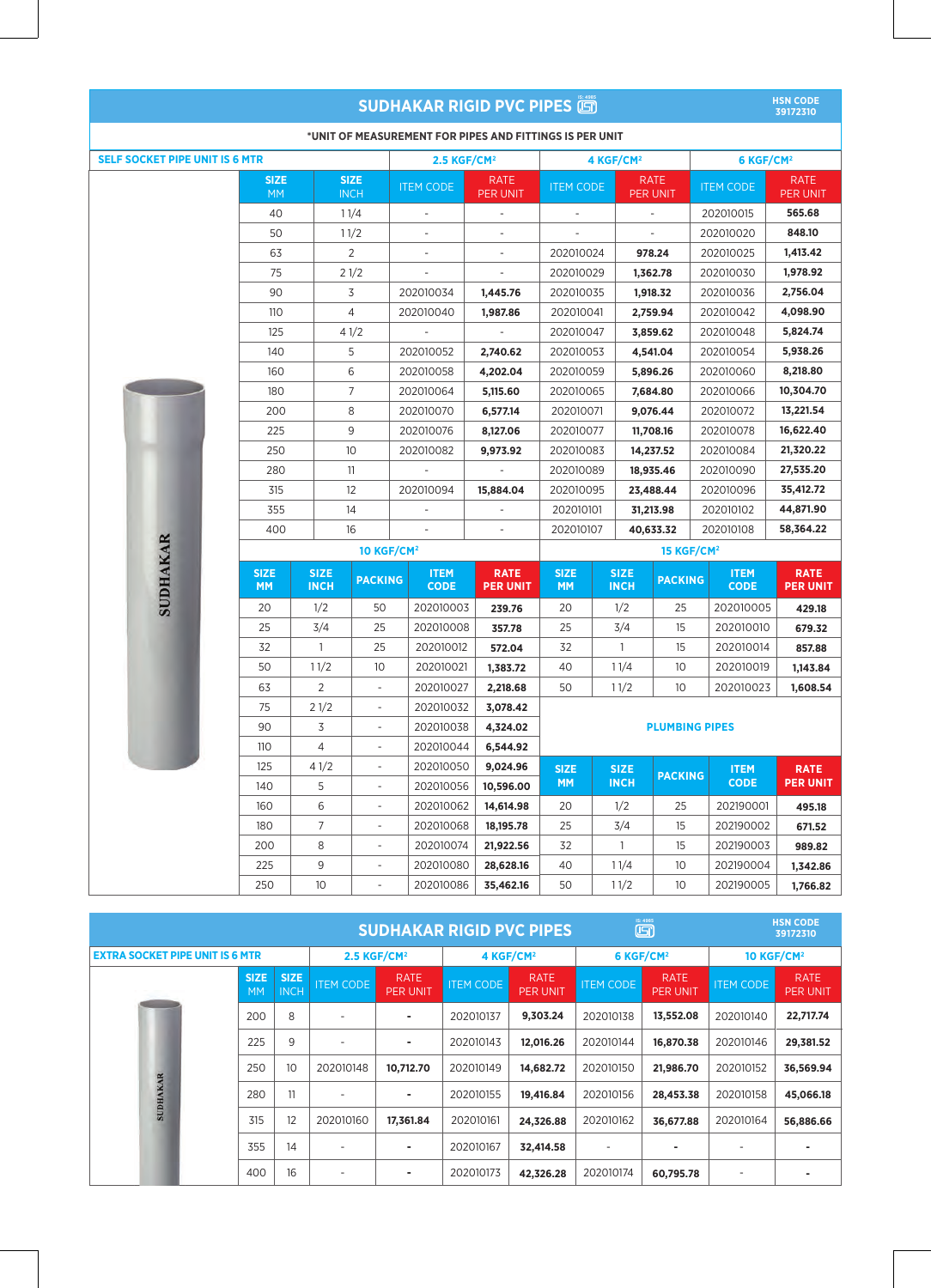**HSN CODE 39174000**

|  | *UNIT OF MEASUREMENT FOR PIPES AND FITTINGS IS PER UNIT |  |  |  |  |  |
|--|---------------------------------------------------------|--|--|--|--|--|
|  |                                                         |  |  |  |  |  |

|                            |                          | <b>COUPLER</b>             |                                          |                |                                |
|----------------------------|--------------------------|----------------------------|------------------------------------------|----------------|--------------------------------|
| <b>ITEM</b><br><b>CODE</b> | <b>SIZE</b><br><b>MM</b> | <b>SIZE</b><br><b>INCH</b> | <b>PRESSURE</b><br><b>CLASS</b><br>(KGF) | <b>PACKING</b> | <b>RATE</b><br><b>PER UNIT</b> |
| 251210001                  | 20                       | 1/2                        | <b>PN10</b>                              | 500            | 7.57                           |
| 251210003                  | 25                       | 3/4                        | <b>PN10</b>                              | 1000           | 9.14                           |
| 251210005                  | 32                       | 1                          | <b>PN10</b>                              | 600            | 12.06                          |
| 251210007                  | 40                       | 11/4                       | PN <sub>6</sub>                          | 350            | 20.47                          |
| 251210009                  | 50                       | 11/2                       | PN <sub>6</sub>                          | 200            | 30.19                          |
| 251210012                  | 63                       | $\overline{2}$             | PN <sub>6</sub>                          | 60             | 46.78                          |
| 251210015                  | 75                       | 21/2                       | PN <sub>6</sub>                          | 80             | 61.36                          |
| 251210018                  | 90                       | 3                          | PN <sub>6</sub>                          | 50             | 98.35                          |
| 251210021                  | 110                      | 4                          | PN <sub>6</sub>                          | 25             | 164.16                         |



### **EQUAL TEE**

|                            |                          | <b>PN4</b>                 |                |                                |
|----------------------------|--------------------------|----------------------------|----------------|--------------------------------|
| <b>ITEM</b><br><b>CODE</b> | <b>SIZE</b><br><b>MM</b> | <b>SIZE</b><br><b>INCH</b> | <b>PACKING</b> | <b>RATE</b><br><b>PER UNIT</b> |
| 251210212                  | 63                       | $\overline{2}$             | 50             | 71.16                          |
| 251210215                  | 75                       | 21/2                       | 25             | 99.31                          |
| 251210218                  | 90                       | 3                          | 15             | 139.24                         |
| 251210221                  | 110                      | 4                          | 10             | 218.07                         |
| 251210227                  | 140                      | 5                          | 5              | 467.93                         |
| 251210230                  | 160                      | 6                          | 7              | 655.06                         |
|                            | <b>PN6</b>               |                            |                |                                |
| 251210208                  | 40                       | 11/4                       | 150            | 42.60                          |
| 251210210                  | 50                       | 11/2                       | 80             | 69.40                          |
| 251210213                  | 63                       | 2                          | 50             | 103.75                         |
| 251210216                  | 75                       | 21/2                       | 25             | 145.09                         |
| 251210219                  | 90                       | 3                          | 15             | 221.07                         |
| 251210222                  | 110                      | 4                          | 10             | 379.19                         |
| 251210228                  | 140                      | 5                          | 6              | 802.96                         |
| 251210231                  | 160                      | 6                          | 4              | 1,238.17                       |
| 251210234                  | 180                      | 7                          | 2              | 1,781.91                       |
| 251210237                  | 200                      | 8                          | 2              | 2,624.19                       |
|                            | <b>PN 10</b>             |                            |                |                                |
| 251210202                  | 20                       | 1/2                        | 300            | 14.43                          |
| 251210204                  | 25                       | 3/4                        | 400            | 18.16                          |
| 251210206                  | 32                       | 1                          | 250            | 27.26                          |
| 251210214                  | 63                       | 2                          | 50             | 131.07                         |
| 251210217                  | 75                       | 21/2                       | 25             | 218.73                         |
| 251210220                  | 90                       | 3                          | 15             | 347.49                         |
| 251210223                  | 110                      | 4                          | 7              | 663.33                         |

|                            |                          | <b>ELBOW</b>               |                |                                |
|----------------------------|--------------------------|----------------------------|----------------|--------------------------------|
|                            |                          | <b>PN 4</b>                |                |                                |
| <b>ITEM</b><br><b>CODE</b> | <b>SIZE</b><br><b>MM</b> | <b>SIZE</b><br><b>INCH</b> | <b>PACKING</b> | <b>RATE</b><br><b>PER UNIT</b> |
| 251210078                  | 63                       | $\overline{2}$             | 60             | 43.99                          |
| 251210081                  | 75                       | 21/2                       | 40             | 80.07                          |
| 251210084                  | 90                       | 3                          | 25             | 121.93                         |
| 251210087                  | 110                      | 4                          | 15             | 172.22                         |
| 251210093                  | 140                      | 5                          | 7              | 381.05                         |
| 251210096                  | 160                      | 6                          | 5              | 464.06                         |
|                            |                          | <b>PN6</b>                 |                |                                |
| 251210074                  | 40                       | 11/4                       | 250            | 39.87                          |
| 251210076                  | 50                       | 11/2                       | 125            | 52.24                          |
| 251210079                  | 63                       | 2                          | 60             | 80.76                          |
| 251210082                  | 75                       | 21/2                       | 40             | 122.16                         |
| 251210085                  | 90                       | 3                          | 25             | 188.87                         |
| 251210088                  | 110                      | 4                          | 15             | 309.64                         |
| 251210094                  | 140                      | 5                          | 8              | 641.95                         |
| 251210097                  | 160                      | 6                          | 6              | 925.86                         |
| 251210100                  | 180                      | 7                          | 5              | 1,368.60                       |
| 251210103                  | 200                      | 8                          | 5              | 1,910.27                       |
|                            |                          | <b>PN 10</b>               |                |                                |
| 251210068                  | 20                       | 1/2                        | 500            | 8.40                           |
| 251210070                  | 25                       | 3/4                        | 250            | 14.66                          |
| 251210072                  | 32                       | 1                          | 400            | 21.53                          |
| 251210080                  | 63                       | 2                          | 60             | 93.41                          |
| 251210083                  | 75                       | 21/2                       | 40             | 159.90                         |
| 251210086                  | 90                       | 3                          | 25             | 246.88                         |
| 251210089                  | 110                      | 4                          | 15             | 446.21                         |

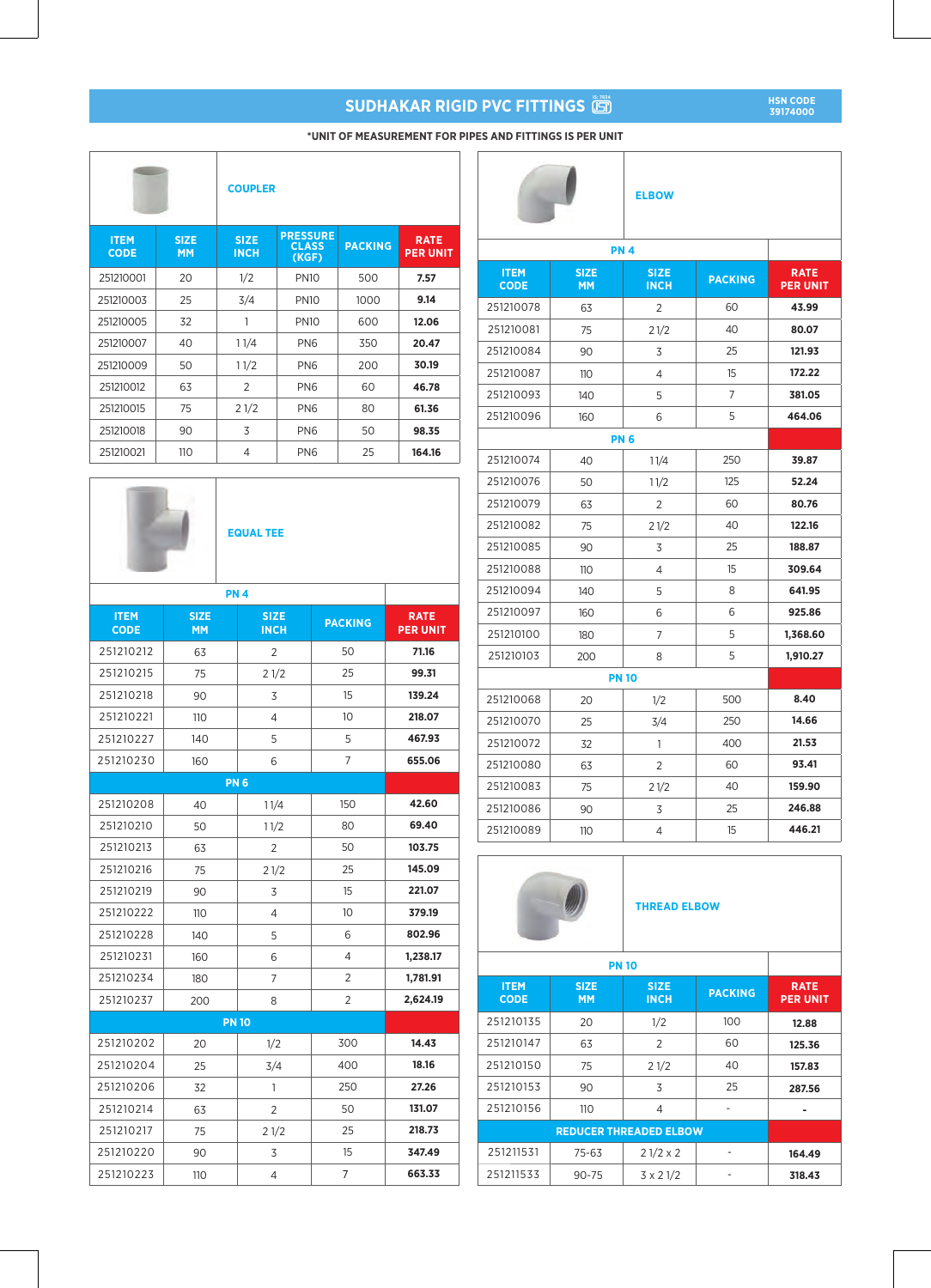### **\*UNIT OF MEASUREMENT FOR PIPES AND FITTINGS IS PER UNIT**

|                            |                          | M.T.A.                     |                                          |                |                                |
|----------------------------|--------------------------|----------------------------|------------------------------------------|----------------|--------------------------------|
| <b>ITEM</b><br><b>CODE</b> | <b>SIZE</b><br><b>MM</b> | <b>SIZE</b><br><b>INCH</b> | <b>PRESSURE</b><br><b>CLASS</b><br>(KGF) | <b>PACKING</b> | <b>RATE</b><br><b>PER UNIT</b> |
| 251210470                  | 20                       | 1/2                        | <b>PN10</b>                              | 700            | 6.18                           |
| 251210472                  | 25                       | 3/4                        | <b>PN10</b>                              | 350            | 9.31                           |
| 251210474                  | 32                       | 1                          | <b>PN10</b>                              | 600            | 13.69                          |
| 251210476                  | 40                       | 11/4                       | PN <sub>6</sub>                          | 350            | 19.27                          |
| 251210478                  | 50                       | 11/2                       | PN <sub>6</sub>                          | 200            | 29.45                          |
| 251210481                  | 63                       | 2                          | PN <sub>6</sub>                          | 150            | 50.09                          |
| 251210484                  | 75                       | 21/2                       | PN <sub>6</sub>                          | 80             | 74.06                          |
| 251210487                  | 90                       | 3                          | PN <sub>6</sub>                          | 50             | 105.92                         |
| 251210490                  | 110                      | $\overline{4}$             | PN <sub>6</sub>                          | 25             | 174.08                         |

| ENIR CAR RI A<br> |
|-------------------|



**END CAP PLAIN THREAD END CAP**

| <b>ITEM</b><br><b>CODE</b> | <b>SIZE</b><br><b>MM</b> | <b>SIZE</b><br><b>INCH</b>  | <b>PACKING</b>    | <b>RATE</b><br><b>PER UNIT</b> |
|----------------------------|--------------------------|-----------------------------|-------------------|--------------------------------|
| 251210346                  | 63                       | $\overline{2}$              | 150               | 33.81                          |
| 251210349                  | 75                       | 21/2                        | 100               | 39.15                          |
| 251210352                  | 90                       | 3                           | 70                | 64.29                          |
| 251210355                  | 110                      | 4                           | 40                | 97.42                          |
|                            |                          | <b>PN6</b>                  |                   |                                |
| 251210342                  | 40                       | 11/4                        | 225               | 12.74                          |
| 251210344                  | 50                       | 11/2                        | 300               | 18.61                          |
| 251210347                  | 63                       | 2                           | 150               | 38.24                          |
| 251210350                  | 75                       | 21/2                        | 100               | 50.75                          |
| 251210353                  | 90                       | 3                           | 70                | 91.65                          |
| 251210356                  | 110                      | 4                           | 40                | 139.34                         |
| 251210362                  | 140                      | 5                           | 20                | 192.16                         |
| 251210365                  | 160                      | 6                           | 15                | 228.04                         |
| 251210368                  | 180                      | 7                           | $12 \overline{ }$ | 304.24                         |
|                            |                          | <b>PN 10</b>                |                   |                                |
| 251210336                  | 20                       | 1/2                         | 1000              | 5.17                           |
| 251210338                  | 25                       | 3/4                         | 700               | 6.76                           |
| 251210340                  | 32                       | 1                           | 400               | 9.53                           |
|                            |                          | <b>THREAD END CAP PLAIN</b> |                   |                                |
| 251210403                  | 20                       | 1/2                         | 500               | 5.27                           |
| 251210405                  | 25                       | 3/4                         | 400               | 9.22                           |
| 251210407                  | 32                       | 1                           | 250               | 13.86                          |
| 251210409                  | 40                       | 11/4                        | 150               | 22.89                          |
| 251210411                  | 50                       | 11/2                        | 250               | 32.10                          |
| 251210414                  | 63                       | $\overline{2}$              | 200               | 39.44                          |
| 251210417                  | 75                       | 21/2                        | 100               | 58.36                          |
| 251210420                  | 90                       | 3                           | 70                | 84.66                          |
| 251210423                  | 110                      | 4                           | 40                | 133.74                         |

|                            | F.T.A.                   |                            |                                          | <b>REDUCER F.T.A.</b> |                                |
|----------------------------|--------------------------|----------------------------|------------------------------------------|-----------------------|--------------------------------|
| <b>ITEM</b><br><b>CODE</b> | <b>SIZE</b><br><b>MM</b> | <b>SIZE</b><br><b>INCH</b> | <b>PRESSURE</b><br><b>CLASS</b><br>(KGF) | <b>PACKING</b>        | <b>RATE</b><br><b>PER UNIT</b> |
| 251210537                  | 20                       | 1/2                        | <b>PN10</b>                              | 700                   | 6.74                           |
| 251210539                  | 25                       | 3/4                        | <b>PN10</b>                              | 350                   | 10.05                          |
| 251210541                  | 32                       | 1                          | <b>PN10</b>                              | 600                   | 13.63                          |
| 251210543                  | 40                       | 11/4                       | PN <sub>6</sub>                          | 300                   | 20.04                          |
| 251210545                  | 50                       | 11/2                       | PN <sub>6</sub>                          | 200                   | 35.53                          |
| 251210548                  | 63                       | $\overline{2}$             | PN <sub>6</sub>                          | 100                   | 58.88                          |
| 251210551                  | 75                       | 21/2                       | PN <sub>6</sub>                          | 70                    | 75.61                          |
| 251210554                  | 90                       | 3                          | PN <sub>6</sub>                          | 40                    | 129.99                         |
| 251210557                  | 110                      | 4                          | PN <sub>6</sub>                          | 20                    | 227.52                         |
|                            |                          |                            | <b>REDUCER F.T.A.</b>                    |                       |                                |
|                            |                          |                            | <b>SINGLE STAGE</b>                      |                       |                                |
| <b>ITEM</b><br><b>CODE</b> | <b>SIZE</b><br><b>MM</b> | <b>SIZE</b><br><b>INCH</b> | <b>PRESSURE</b><br><b>CLASS</b><br>(KGF) | <b>PACKING</b>        | <b>RATE</b><br><b>PER UNIT</b> |
| 251211316                  | $25 - 20$                | $3/4 \times 1/2$           | <b>PN10</b>                              | 350                   | 16.69                          |
| 251211317                  | $32 - 25$                | $1 \times 3/4$             | <b>PN10</b>                              | 250                   | 22.36                          |
| 251211320                  | $50 - 40$                | $11/2 \times 11/4$         | PN <sub>6</sub>                          | 200                   | 47.40                          |
| 251211324                  | 75-63                    | $21/2 \times 2$            | PN <sub>6</sub>                          | 80                    | 93.04                          |
| 251211326                  | $90 - 75$                | $3 \times 21/2$            | PN <sub>6</sub>                          | 60                    | 137.09                         |
| 251211328                  | 110-90                   | $4 \times 3$               | PN <sub>6</sub>                          | 30                    | 231.45                         |
|                            |                          | <b>DOUBLE STAGE</b>        |                                          |                       |                                |
| 251211358                  | 32-20                    | $1 \times 1/2$             | <b>PN10</b>                              | 300                   | 16.69                          |
| 251211361                  | $50 - 32$                | $11/2 \times 1$            | PN <sub>6</sub>                          | 250                   | 35.22                          |

# **SERVICE SADDLE**

| <b>ITEM</b><br><b>CODE</b> | <b>SIZE</b><br><b>MM</b> | <b>SIZE</b><br><b>INCH</b> | <b>PRESSURE</b><br><b>CLASS</b><br>(KGF) | <b>PACKING</b> | <b>RATE</b><br><b>PER UNIT</b> |
|----------------------------|--------------------------|----------------------------|------------------------------------------|----------------|--------------------------------|
| 251210604                  | $40 - 20$                | $11/4 \times 1/2$          | PN <sub>6</sub>                          | 50             | 92.52                          |
| 251210607                  | $50 - 20$                | $11/2 \times 1/2$          | PN <sub>6</sub>                          | 60             | 119.82                         |
| 251210608                  | $50 - 25$                | $11/2 \times 3/4$          | PN <sub>6</sub>                          | 60             | 119.82                         |
| 251210609                  | $50 - 32$                | $11/2 \times 1$            | PN <sub>6</sub>                          | 60             | 119.82                         |
| 251210610                  | 63-20                    | $2 \times 1/2$             | PN <sub>6</sub>                          | 60             | 135.25                         |
| 251210611                  | $63 - 25$                | $2 \times 3/4$             | PN <sub>6</sub>                          | 60             | 135.25                         |
| 251210612                  | 63-32                    | $2 \times 1$               | PN <sub>6</sub>                          | 60             | 135.25                         |
| 251210613                  | $75 - 20$                | $21/2 \times 1/2$          | PN <sub>6</sub>                          | 50             | 187.28                         |
| 251210614                  | $75 - 25$                | $21/2 \times 3/4$          | PN <sub>6</sub>                          | 50             | 187.28                         |
| 251210615                  | $75 - 32$                | $21/2 \times 1$            | PN <sub>6</sub>                          | 50             | 187.28                         |
| 251210616                  | $90 - 20$                | $3 \times 1/2$             | PN <sub>6</sub>                          | 40             | 212.94                         |
| 251210617                  | $90 - 25$                | $3 \times 3/4$             | PN <sub>6</sub>                          | 40             | 212.94                         |
| 251210618                  | $90 - 32$                | $3 \times 1$               | PN <sub>6</sub>                          | 40             | 212.94                         |
| 251210619                  | $110 - 20$               | $4 \times 1/2$             | PN <sub>6</sub>                          | 30             | 238.92                         |
| 251210620                  | $110 - 25$               | $4 \times 3/4$             | PN <sub>6</sub>                          | 30             | 238.92                         |
| 251210621                  | $110 - 32$               | 4 x 1                      | PN <sub>6</sub>                          | 30             | 238.92                         |

**HSN CODE 39174000**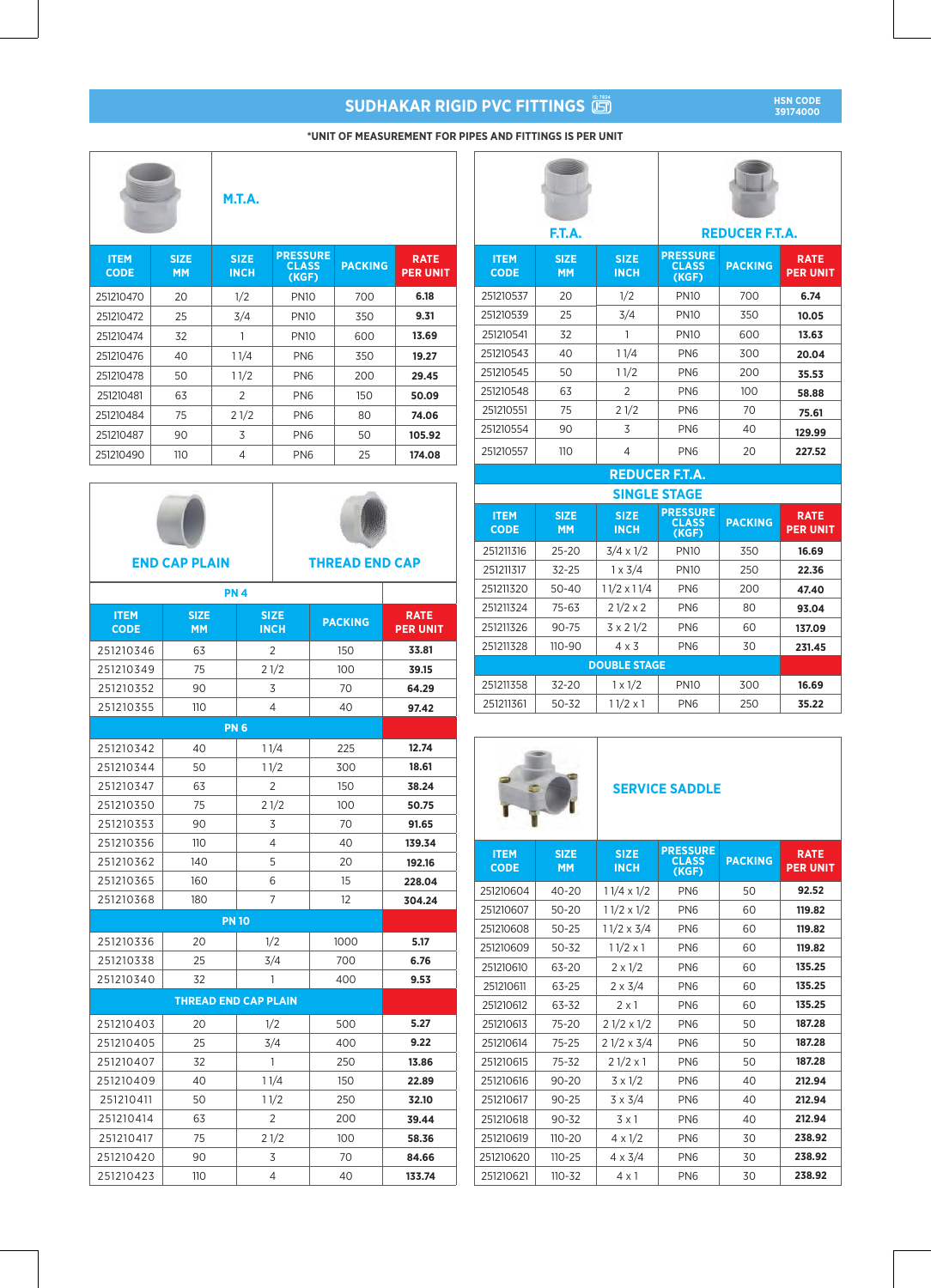# **\*UNIT OF MEASUREMENT FOR PIPES AND FITTINGS IS PER UNIT**  $\overline{1}$

 $\sqrt{2}$ 

 $\sim$ 

|             |             |                          | <b>REDUCER</b>        |                |                 |                            |                          |                            | <b>REDUCER BUSH</b>                      |                |
|-------------|-------------|--------------------------|-----------------------|----------------|-----------------|----------------------------|--------------------------|----------------------------|------------------------------------------|----------------|
|             |             |                          |                       |                |                 |                            |                          |                            | <b>SINGLE STAGE</b>                      |                |
|             |             |                          |                       |                |                 | <b>ITEM</b><br><b>CODE</b> | <b>SIZE</b><br><b>MM</b> | <b>SIZE</b><br><b>INCH</b> | <b>PRESSURE</b><br><b>CLASS</b><br>(KGF) | <b>PACKI</b>   |
|             |             |                          | <b>SINGLE STAGE</b>   |                |                 | 251211439                  | $25 - 20$                | $3/4 \times 1/2$           | <b>PN10</b>                              | 200            |
| <b>ITEM</b> | <b>SIZE</b> | <b>SIZE</b>              | <b>PRESSURE</b>       |                | <b>RATE</b>     | 251211440                  | $32 - 25$                | $1 \times 3/4$             | <b>PN10</b>                              | 200            |
| <b>CODE</b> | <b>MM</b>   | <b>INCH</b>              | <b>CLASS</b><br>(KGF) | <b>PACKING</b> | <b>PER UNIT</b> | 251211442                  | 40-32                    | $11/4 \times 1$            | <b>PN10</b>                              | 200            |
| 251210818   | 25-20       | $3/4 \times 1/2$         | <b>PN10</b>           | 350            | 8.83            | 251211444                  | 50-40                    | $11/2 \times 11/4$         | <b>PN10</b>                              | 200            |
| 251210819   | 32-25       | $1 \times 3/4$           | <b>PN10</b>           | 500            | 13.71           | 251211446                  | 63-50                    | $2 \times 11/2$            | <b>PN10</b>                              | 100            |
| 251210820   | 40-32       | $11/4 \times 1$          | PN <sub>6</sub>       | 400            | 19.69           | 251211447                  | 75-63                    | $21/2 \times 2$            | PN <sub>6</sub>                          | 50             |
| 251210822   | $50 - 40$   | $11/2 \times 11/4$       | PN <sub>6</sub>       | 200            | 29.24           | 251211449                  | $90 - 75$                | $3 \times 21/2$            | PN <sub>6</sub>                          | 50             |
| 251210824   | 63-50       | $2 \times 11/2$          | PN <sub>6</sub>       | 140            | 45.31           | 251211451                  | 110-90                   | $4 \times 3$               | PN <sub>6</sub>                          | 25             |
| 251210826   | 75-63       | $21/2 \times 2$          | PN <sub>6</sub>       | 80             | 64.42           |                            |                          | <b>DOUBLE STAGE</b>        |                                          |                |
| 251210828   | $90 - 75$   | $3 \times 21/2$          | PN <sub>6</sub>       | 50             | 98.71           | 251211488                  | $75 - 50$                | $21/2 \times 11/2$         | PN <sub>6</sub>                          | 50             |
| 251210830   | $110 - 90$  | 4 x 3                    | PN <sub>6</sub>       | 25             | 162.42          | 251211490                  | $90 - 63$                | $3 \times 2$               | PN <sub>6</sub>                          | 25             |
| 251210834   | 140-110     | 5x4                      | PN <sub>6</sub>       | 16             | 334.60          | 251211492                  | $110 - 75$               | $4 \times 21/2$            | PN <sub>6</sub>                          | 25             |
| 251210836   | 160-140     | 6 x 5                    | PN <sub>6</sub>       | 14             | 523.33          |                            |                          |                            |                                          |                |
| 251210838   | 180-160     | 7 × 6                    | PN <sub>6</sub>       | 10             | 765.59          |                            |                          |                            |                                          |                |
| 251210840   | 200-180     | 8 x 7                    | PN <sub>6</sub>       | 8              | 1,071.51        |                            |                          | <b>REDUCER TEE</b>         |                                          |                |
|             |             | <b>DOUBLE STAGE</b>      |                       |                |                 |                            |                          |                            |                                          |                |
| 251210862   | 32-20       | $1 \times 1/2$           | <b>PN10</b>           | 500            | 15.78           |                            |                          |                            |                                          |                |
| 251210866   | $50 - 32$   | $11/2 \times 1$          | <b>PN10</b>           | 250            | 29.03           |                            |                          |                            | <b>SINGLE STAGE</b>                      |                |
| 251210867   | 63-40       | $2 \times 11/4$          | PN <sub>6</sub>       | 150            | 50.23           | <b>ITEM</b>                | <b>SIZE</b>              | <b>SIZE</b>                | <b>PRESSURE</b><br><b>CLASS</b>          | <b>PACKI</b>   |
| 251210869   | 75-50       | $21/2 \times 11/2$       | PN <sub>6</sub>       | 100            | 62.37           | <b>CODE</b>                | <b>MM</b>                | <b>INCH</b>                | (KGF)                                    |                |
| 251210871   | $90 - 63$   | 3x2                      | PN <sub>6</sub>       | 50             | 91.84           | 251211071                  | 32-25                    | $1 \times 3/4$             | <b>PN10</b>                              | 100            |
| 251210873   | $110 - 75$  | $4 \times 21/2$          | PN <sub>6</sub>       | 30             | 146.12          | 251211078                  | 75-63                    | $21/2 \times 2$            | PN <sub>6</sub>                          | 25             |
| 251210877   | 140-90      | 5x3                      | PN <sub>6</sub>       | 16             | 374.12          | 251211084                  | 140-110                  | 5x4                        | PN <sub>6</sub>                          | 6              |
| 251210879   | 160-110     | 6 x 4                    | PN <sub>6</sub>       | 14             | 554.82          | 251211086                  | 160-140                  | 6 x 5                      | PN <sub>6</sub>                          | 4              |
| 251210881   | 180-140     | 7 x 5                    | PN <sub>6</sub>       | 10             | 850.75          | 251211088                  | 180-160                  | 7 x 6                      | PN <sub>6</sub>                          | 2              |
| 251210883   | 200-160     | 8 x 6                    | PN <sub>6</sub>       | 08             | 1,141.72        | 251211090                  | 200-180                  | 8 x 7                      | PN <sub>6</sub>                          | 2              |
|             |             | <b>TRIPLE STAGE</b>      |                       |                |                 |                            |                          | <b>DOUBLE STAGE</b>        |                                          |                |
| 251210909   | 63-32       | $2 \times 1$             | PN <sub>6</sub>       | 150            | 45.29           | 251211112                  | $32 - 20$                | $1 \times 1/2$             | <b>PN10</b>                              | 100            |
| 251210911   | 75-40       | $21/2 \times 11/4$       | PN <sub>6</sub>       | 100            | 78.17           | 251211117                  | 63-40                    | $2 \times 11/4$            | PN <sub>6</sub>                          | 50             |
| 251210913   | $90 - 50$   | $3 \times 11/2$          | PN <sub>6</sub>       | 60             | 97.32           | 251211125                  | 140-90                   | $5 \times 3$               | PN <sub>6</sub>                          | 6              |
| 251210915   | $110 - 63$  | $4 \times 2$             | PN <sub>6</sub>       | 30             | 150.07          | 251211127                  | 160-110                  | 6 x 4                      | PN <sub>6</sub>                          | 5              |
| 251210919   | 140-75      | $5 \times 2 \frac{1}{2}$ | PN <sub>6</sub>       | 16             | 373.34          | 251211129                  | 180-140                  | $7\times 5$                | PN <sub>6</sub>                          | 2              |
| 251210921   | 160-90      | 6x3                      | PN <sub>6</sub>       | 14             | 555.17          | 251211131                  | 200-160                  | $8 \times 6$               | PN <sub>6</sub>                          | $\overline{2}$ |
| 251210923   | 180-110     | $7 \times 4$             | PN <sub>6</sub>       | 10             | 824.82          |                            |                          | <b>TRIPLE STAGE</b>        |                                          |                |
| 251210925   | 200-140     | $8 \times 5$             | PN <sub>6</sub>       | 08             | 1,117.42        | 251211157                  | 63-32                    | $2 \times 1$               | PN <sub>6</sub>                          | 30             |

| <b>HSN CODE</b> |  |
|-----------------|--|
| 39174000        |  |
|                 |  |

**PER UNIT**

**4.94 9.22 12.76 20.78 42.27 55.79 72.96 128.82**

**69.69 79.70 123.98**

**PACKING** 

| 160    | 8 x 6                      | PN <sub>6</sub>             | $\overline{2}$                          | 2,950.16                       |
|--------|----------------------------|-----------------------------|-----------------------------------------|--------------------------------|
|        | <b>TRIPLE STAGE</b>        |                             |                                         |                                |
| 32     | $2 \times 1$               | PN <sub>6</sub>             | 30                                      | 99.90                          |
|        |                            |                             |                                         |                                |
| E<br>b |                            | <b>H.B UPVC</b>             | <b>SOLVENT CEMENT</b><br>(BRUSH IN CAN) | <b>HSN CODE</b><br>35061000    |
| т      | <b>ITEM</b><br><b>CODE</b> | <b>SIZE</b><br><b>IN ML</b> | <b>PACKING</b>                          | <b>RATE</b><br><b>PER UNIT</b> |
|        | 290010277                  | 50                          | 24                                      | 119.00                         |
|        | 290010278                  | 100                         | $12 \overline{ }$                       | 180.00                         |
|        | 290010279                  | 250                         | 12                                      | 288.00                         |

290010280 500 6 290010281 1000 4

**480.00 883.00**

|                            | <b>HSN CODE</b><br>35061000<br><b>M.B PVC</b><br><b>SOLVENT CEMENT</b><br>(HDPE BOTTLES) |                |                                |  |  |
|----------------------------|------------------------------------------------------------------------------------------|----------------|--------------------------------|--|--|
| <b>ITEM</b><br><b>CODE</b> | <b>SIZE</b><br><b>IN ML</b>                                                              | <b>PACKING</b> | <b>RATE</b><br><b>PER UNIT</b> |  |  |
| 290010003                  | 25                                                                                       | 25             | 23.00                          |  |  |
| 290010004                  | 50                                                                                       | 25             | 42.00                          |  |  |
| 290010005                  | 100                                                                                      | 24             | 75.00                          |  |  |
| 290010006                  | 250                                                                                      | 12             | 163.00                         |  |  |
| 290010007                  | 500                                                                                      | $12^{12}$      | 306.00                         |  |  |
| 290010008                  | 1000                                                                                     | 6              | 578.00                         |  |  |
| 290010009                  | 5000                                                                                     | 5              | 2617.00                        |  |  |

|                            | <b>M.B UPVC</b><br><b>SOLVENT CEMENT</b><br>(BRUSH IN CAN) | <b>HSN CODE</b><br>35061000 |                                |
|----------------------------|------------------------------------------------------------|-----------------------------|--------------------------------|
| <b>ITEM</b><br><b>CODE</b> | <b>SIZE</b><br><b>IN ML</b>                                | <b>PACKING</b>              | <b>RATE</b><br><b>PER UNIT</b> |
| 290010361                  | 50                                                         | 24                          | 87.00                          |
| 290010362                  | 100                                                        | 12                          | 122.00                         |
| 290010363                  | 250                                                        | $12^{12}$                   | 200.00                         |
| 290010364                  | 500                                                        | 6                           | 348.00                         |
| 290010365                  | 1000                                                       | 4                           | 626.00                         |

| 50 | $21/2 \times 11/2$ | Pl |  |  |  |  |
|----|--------------------|----|--|--|--|--|
| 63 | 3 x 2              | Pl |  |  |  |  |
| ᄀᄃ | 1.021/2            |    |  |  |  |  |

| <b>SINGLE STAGE</b>        |                          |                            |                                          |                |                                |  |  |  |
|----------------------------|--------------------------|----------------------------|------------------------------------------|----------------|--------------------------------|--|--|--|
| <b>ITEM</b><br><b>CODE</b> | <b>SIZE</b><br><b>MM</b> | <b>SIZE</b><br><b>INCH</b> | <b>PRESSURE</b><br><b>CLASS</b><br>(KGF) | <b>PACKING</b> | <b>RATE</b><br><b>PER UNIT</b> |  |  |  |
| 251211071                  | $32 - 25$                | $1 \times 3/4$             | <b>PN10</b>                              | 100            | 34.70                          |  |  |  |
| 251211078                  | 75-63                    | $21/2 \times 2$            | PN <sub>6</sub>                          | 25             | 187.73                         |  |  |  |
| 251211084                  | 140-110                  | 5x4                        | PN <sub>6</sub>                          | 6              | 930.04                         |  |  |  |
| 251211086                  | 160-140                  | 6 x 5                      | PN <sub>6</sub>                          | 4              | 1,364.15                       |  |  |  |
| 251211088                  | 180-160                  | 7 x 6                      | PN <sub>6</sub>                          | $\overline{2}$ | 2,049.26                       |  |  |  |
| 251211090                  | 200-180                  | 8 x 7                      | PN <sub>6</sub>                          | $\overline{2}$ | 2,949.25                       |  |  |  |
|                            |                          | <b>DOUBLE STAGE</b>        |                                          |                |                                |  |  |  |
| 251211112                  | $32 - 20$                | $1 \times 1/2$             | <b>PN10</b>                              | 100            | 36.11                          |  |  |  |
| 251211117                  | 63-40                    | $2 \times 11/4$            | PN <sub>6</sub>                          | 50             | 137.44                         |  |  |  |
| 251211125                  | 140-90                   | 5x3                        | PN <sub>6</sub>                          | 6              | 882.37                         |  |  |  |
| 251211127                  | 160-110                  | 6 x 4                      | PN <sub>6</sub>                          | 5              | 1,100.49                       |  |  |  |
| 251211129                  | 180-140                  | $7\times 5$                | PN <sub>6</sub>                          | $\overline{2}$ | 2,168.90                       |  |  |  |
| 251211131                  | 200-160                  | 8 x 6                      | PN <sub>6</sub>                          | $\overline{2}$ | 2,950.16                       |  |  |  |
|                            |                          |                            |                                          |                |                                |  |  |  |
| 251211157                  | 63-32                    | $2 \times 1$               | PN <sub>6</sub>                          | 30             | 99.90                          |  |  |  |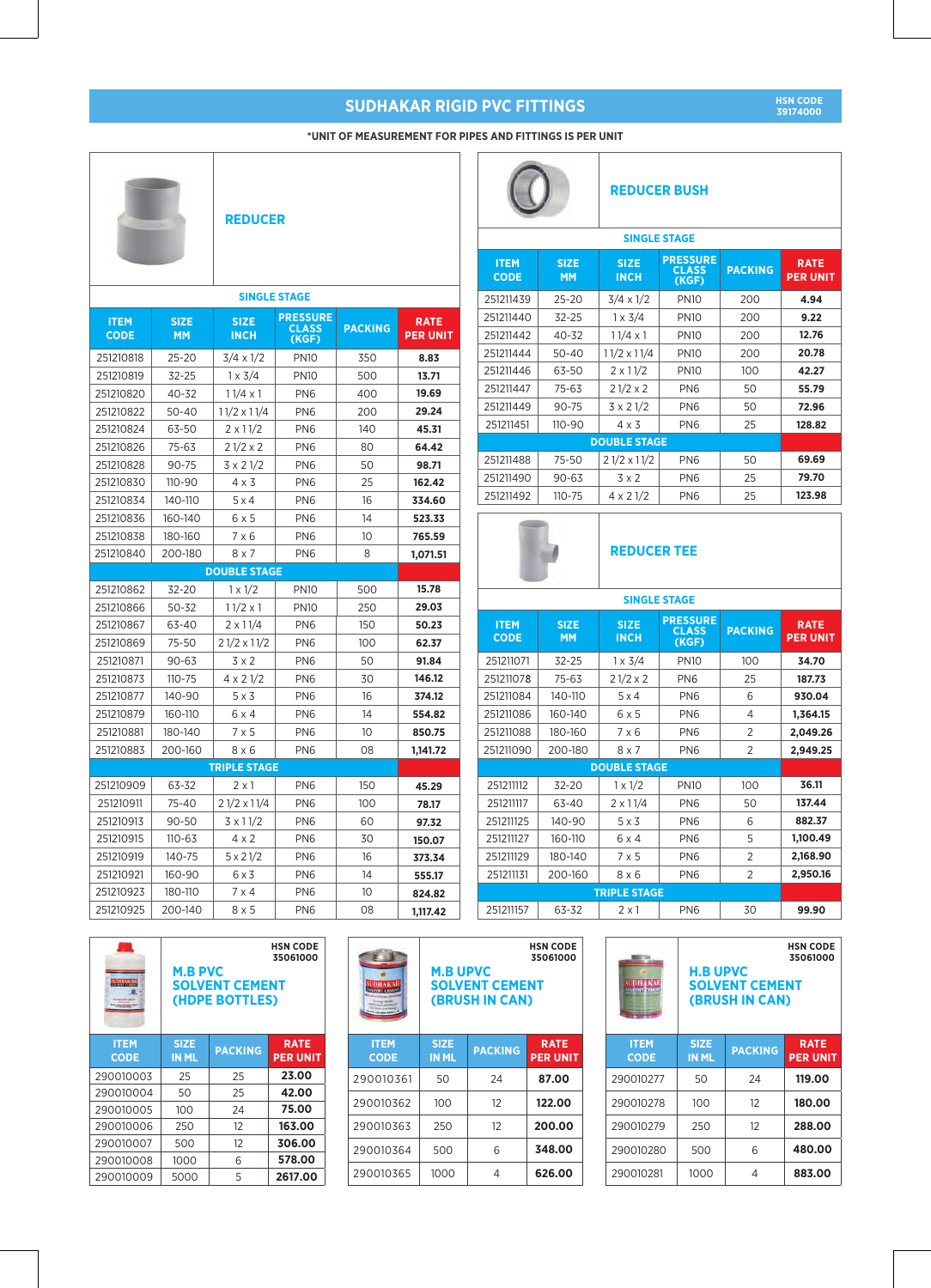#### **\*UNIT OF MEASUREMENT FOR PIPES AND FITTINGS IS PER UNIT**

| <b>FABRICATED BEND</b>     |                          |  |                            | <b>FABRICATED COUPLER</b> |                                |                            |                          |                            |                 |                                |
|----------------------------|--------------------------|--|----------------------------|---------------------------|--------------------------------|----------------------------|--------------------------|----------------------------|-----------------|--------------------------------|
|                            |                          |  | <b>PN4</b>                 |                           |                                |                            |                          | <b>PN4</b>                 |                 |                                |
| <b>ITEM</b><br><b>CODE</b> | <b>SIZE</b><br><b>MM</b> |  | <b>SIZE</b><br><b>INCH</b> | <b>PACKING</b>            | <b>RATE</b><br><b>PER UNIT</b> | <b>ITEM</b><br><b>CODE</b> | <b>SIZE</b><br><b>MM</b> | <b>SIZE</b><br><b>INCH</b> | <b>PACKING</b>  | <b>RATE</b><br><b>PER UNIT</b> |
| 253010159                  | 63                       |  | 2                          | 40                        | 93.48                          | 253010024                  | 63                       | 2                          | 150             | 26.95                          |
| 253010164                  | 75                       |  | 21/2                       | 35                        | 148.55                         | 253010029                  | 75                       | 21/2                       | 100             | 39.92                          |
| 253010170                  | 90                       |  | 3                          | 20                        | 243.72                         | 253010035                  | 90                       | 3                          | 70              | 63.41                          |
| 253010176                  | 110                      |  | 4                          | 10                        | 436.00                         | 253010041                  | 110                      | $\overline{4}$             | 40              | 104.19                         |
| 253010182                  | 125                      |  | 41/2                       | 1                         | 793.48                         | 253010047                  | 125                      | 41/2                       | 30              | 181.60                         |
| 253010188                  | 140                      |  | 5                          | $\mathbf{1}$              | 876.51                         | 253010053                  | 140                      | 5                          | 20              | 260.80                         |
| 253010194                  | 160                      |  | 6                          | $\mathbf{1}$              | 1,631.01                       | 253010059                  | 160                      | 6                          | 15              | 364.82                         |
| 253010200                  | 180                      |  | $\overline{7}$             | 1                         | 2,208.77                       | 253010065                  | 180                      | $\overline{7}$             | 10              | 471.51                         |
| 253010206                  | 200                      |  | 8                          | $\mathbf{1}$              | 3,004.00                       | 253010071                  | 200                      | 8                          | 1               | 688.30                         |
| 253010212                  | 225                      |  | 9                          | $\mathbf{1}$              | 5.276.73                       | 253010077                  | 225                      | 9                          | 1               | 995.44                         |
| 253010218                  | 250                      |  | 10                         | 1                         | 5,933.07                       | 253010083                  | 250                      | 10                         | 1               | 1,338.23                       |
| 253010224                  | 280                      |  | 11                         | $\mathbf{1}$              | 7.392.04                       | 253010089                  | 280                      | 11                         | 1               | 1,811.07                       |
| 253010230                  | 315                      |  | 12                         | 1                         | 12,389.94                      | 253010095                  | 315                      | 12                         | 1               | 2,400.81                       |
| 253010236                  | 355                      |  | 14                         | 1                         | 14,845.52                      | 253010101                  | 355                      | 14                         | 1               | 3,281.19                       |
| 253010242                  | 400                      |  | 16                         | $\mathbf{1}$              | 33,622.82                      | 253010107                  | 400                      | 16                         | 1               | 5,602.19                       |
|                            |                          |  | <b>PN6</b>                 |                           |                                |                            |                          | <b>PN6</b>                 |                 |                                |
| 253010150                  | 40                       |  | 11/4                       | 150                       | 36.82                          | 253010015                  | 40                       | 11/4                       | 1               | 12.04                          |
| 253010155                  | 50                       |  | 11/2                       | 100                       | 64.98                          | 253010020                  | 50                       | 11/2                       | $\mathbf{1}$    | 19.78                          |
| 253010160                  | 63                       |  | 2                          | 40                        | 133.43                         | 253010025                  | 63                       | 2                          | 150             | 37.44                          |
| 253010165                  | 75                       |  | 21/2                       | 35                        | 201.35                         | 253010030                  | 75                       | 21/2                       | 100             | 53.83                          |
| 253010171                  | 90                       |  | 3                          | 20                        | 322.76                         | 253010036                  | 90                       | 3                          | 70              | 83.32                          |
| 253010177                  | 110                      |  | 4                          | 10                        | 644.06                         | 253010042                  | 110                      | 4                          | 40              | 143.03                         |
| 253010183                  | 125                      |  | 41/2                       | 1                         | 925.99                         | 253010048                  | 125                      | 41/2                       | 30              | 211.71                         |
| 253010189                  | 140                      |  | 5                          | 1                         | 1,283.53                       | 253010054                  | 140                      | 5                          | 20              | 326.23                         |
| 253010195                  | 160                      |  | 6                          | 1                         | 2,156.70                       | 253010060                  | 160                      | 6                          | 15              | 527.59                         |
| 253010201                  | 180                      |  | 7                          | 1                         | 2,846.29                       | 253010066                  | 180                      | 7                          | 10              | 629.05                         |
| 253010207                  | 200                      |  | 8                          | $\mathbf{1}$              | 4,445.66                       | 253010072                  | 200                      | 8                          | $\mathbf{1}$    | 981.27                         |
| 253010213                  | 225                      |  | 9                          | 1                         | 7,122.95                       | 253010078                  | 225                      | 9                          | 1               | 1,368.38                       |
| 253010219                  | 250                      |  | 10                         | 1                         | 8,790.94                       | 253010084                  | 250                      | 10                         | 1               | 1,996.43                       |
| 253010225                  | 280                      |  | 11                         | $\mathbf{1}$              | 14,607.10                      | 253010090                  | 280                      | 11                         | $\mathbf{1}$    | 2,806.77                       |
| 253010231                  | 315                      |  | 12                         | 1                         | 18,244.36                      | 253010096                  | 315                      | 12                         | $\mathbf{1}$    | 3,731.56                       |
| 253010243                  | 400                      |  | 16                         | 1                         | 50,707.79                      | 253010108                  | 400                      | 16                         | 1               | 8,240.31                       |
|                            |                          |  | <b>PN 10</b>               |                           |                                |                            |                          | <b>PN 10</b>               |                 |                                |
| 253010136                  | 20                       |  | 1/2                        | $\mathbf{1}$              | $\blacksquare$                 | 253010001                  | 20                       | 1/2                        | $\mathbf{1}$    |                                |
| 253010142                  | 25                       |  | 3/4                        | $\mathbf{1}$              |                                | 253010007                  | 25                       | 3/4                        | $\mathbf{1}$    |                                |
| 253010147                  | 32                       |  | $\overline{1}$             | 200                       | 27.53                          | 253010012                  | 32                       | $\mathbf{1}$               | $\mathbf{1}$    |                                |
| 253010152                  | 40                       |  | 11/4                       | 1                         | ٠                              | 253010027                  | 63                       | 2                          | 150             | 58.49                          |
| 253010156                  | 50                       |  | 11/2                       | $\mathbf{1}$              | $\blacksquare$                 | 253010032                  | 75                       | 21/2                       | 100             | 86.36                          |
| 253010162                  | 63                       |  | 2                          | 1                         | 209.10                         | 253010038                  | 90                       | 3                          | 70              | 146.75                         |
| 253010167                  | 75                       |  | 21/2                       | 1                         | 338.72                         | 253010044                  | 110                      | 4                          | 40              | 263.32                         |
| 253010173                  | 90                       |  | 3                          | 1                         | 561.96                         | 253010050                  | 125                      | 41/2                       | 30              | 348.46                         |
| 253010179                  | 110                      |  | 4                          | 1                         | 1,083.84                       | 253010056                  | 140                      | 5                          | 20              | 595.42                         |
| 253010185                  | 125                      |  | 41/2                       | 1                         | 1,545.32                       | 253010062                  | 160                      | 6                          | 15              | 944.19                         |
| 253010191                  | 140                      |  | 5                          | 1                         | 2,027.95                       | 253010068                  | 180                      | 7                          | 10 <sup>°</sup> | 1,188.46                       |
| 253010197                  | 160                      |  | 6                          | 1                         | 4,511.57                       | 253010074                  | 200                      | 8                          | 1               | 1,788.78                       |
| 253010203                  | 180                      |  | 7                          | 1                         | 5,517.11                       | 253010086                  | 250                      | 10                         | $\mathbf{1}$    | 3,725.07                       |
| 253010209                  | 200                      |  | 8                          | $\mathbf{1}$              | 7,207.87                       | 253010092                  | 280                      | 11                         | 1               | 5,691.51                       |
| 253010221                  | 250                      |  | 10 <sup>°</sup>            | 1                         | 14,540.45                      | 253010098                  | 315                      | 12                         | 1               | 5,944.55                       |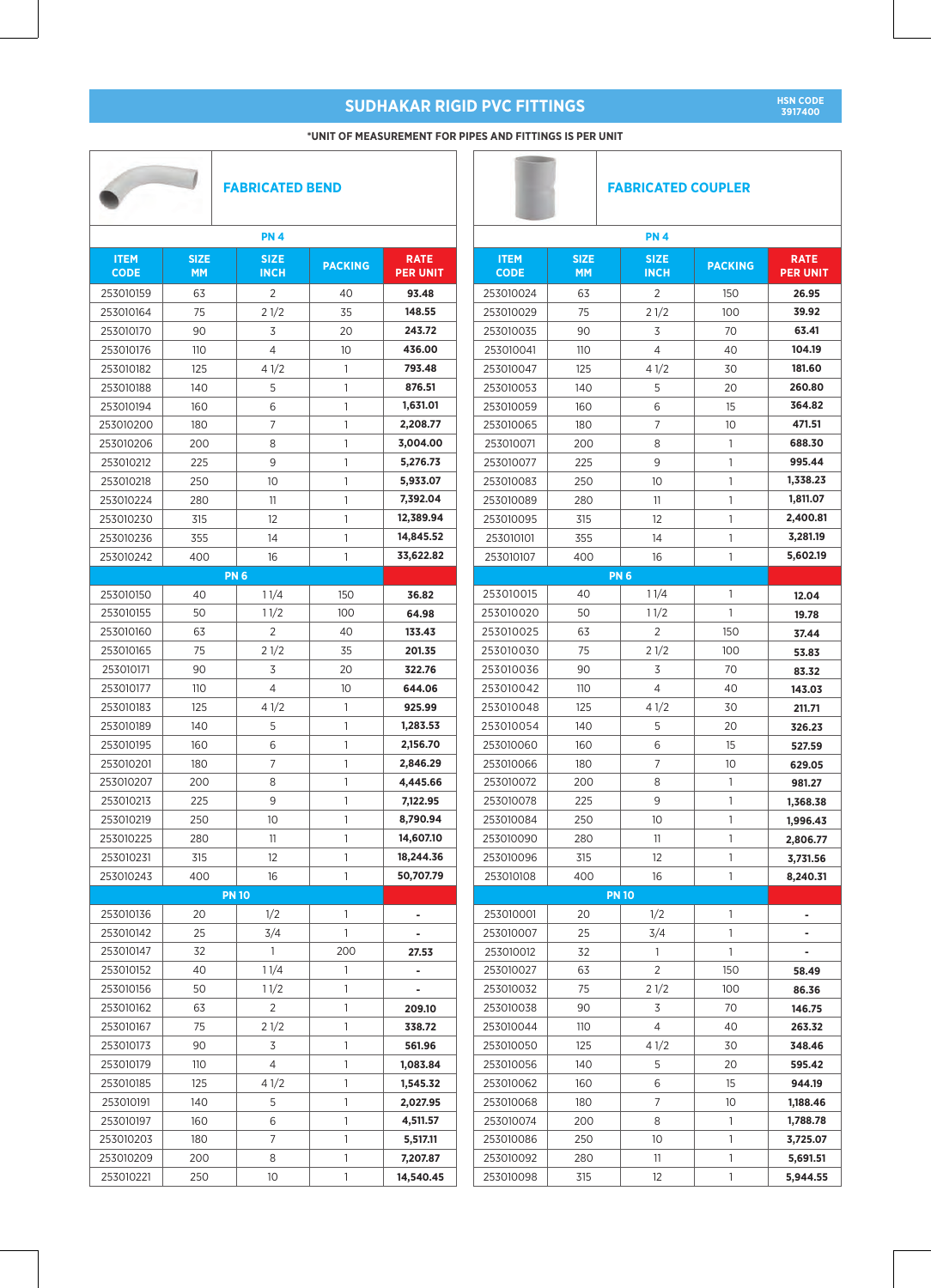#### **\*UNIT OF MEASUREMENT FOR PIPES AND FITTINGS IS PER UNIT**



#### **FABRICATED REPAIR COUPLER**

| <b>ITEM</b><br><b>CODE</b> | <b>SIZE</b><br><b>MM</b> | <b>SIZE</b><br><b>INCH</b> | <b>PACKING</b> | <b>RATE</b><br><b>PER UNIT</b> |
|----------------------------|--------------------------|----------------------------|----------------|--------------------------------|
| 253011474                  | 63                       | $\overline{2}$             | 1              | 212.72                         |
| 253011475                  | 75                       | 21/2                       | 25             | 298.79                         |
| 253011476                  | 90                       | 3                          | 20             | 387.63                         |
| 253011477                  | 110                      | 4                          | 15             | 518.31                         |
| 253011478                  | 140                      | 5                          |                | 927.71                         |
| 253011479                  | 160                      | 6                          |                | 1,158.58                       |
| 253011480                  | 180                      | 7                          |                | 1,615.17                       |
| 253011481                  | 200                      | 8                          |                | 2.037.52                       |

|                            |                          | <b>THREAD ELBOW</b>           |                |                                |  |  |  |  |
|----------------------------|--------------------------|-------------------------------|----------------|--------------------------------|--|--|--|--|
|                            | PN 6                     |                               |                |                                |  |  |  |  |
| <b>ITEM</b><br><b>CODE</b> | <b>SIZE</b><br><b>MM</b> | <b>SIZE</b><br><b>INCH</b>    | <b>PACKING</b> | <b>RATE</b><br><b>PER UNIT</b> |  |  |  |  |
| 251210146                  | 63                       | $\overline{2}$                | 60             | 109.83                         |  |  |  |  |
| 251210149                  | 75                       | 21/2                          | 40             | 143.13                         |  |  |  |  |
| 251210152                  | 90                       | 3                             | 25             | 216.35                         |  |  |  |  |
| 251210155                  | 110                      | $\overline{4}$                |                | 362.81                         |  |  |  |  |
|                            |                          | <b>REDUCER THREADED ELBOW</b> |                |                                |  |  |  |  |
| 251211530                  | 75-63                    | $21/2 \times 2$               |                | 153.11                         |  |  |  |  |
| 251211532                  | $90 - 75$                | $3 \times 21/2$               |                | 219.68                         |  |  |  |  |
| 251211534                  | 110-90                   | $4 \times 3$                  |                | 342.83                         |  |  |  |  |

#### **MEET THE PIONEER IN PVC PIPE INDUSTRY**

**SUDHAKAR GROUP** of Industries located at Suryapet, Telangana, INDIA, plays a significant role in Plastic Piping Business sector.

**SUDHAKAR GROUP** established in the year 1971 to manufacture Electrical Conduits. Over the years emerged as a potential leader in all types of PVC Piping Systems for Electrical, Irrigation, Sanitary, Plumbing and other applications and also made its foray in to other Plastic Piping Systems such as CPVC Plumbing Systems, HDPE Piping Systems and Micro Irrigation Systems.

#### **FABRICATED PVC-U FITTINGS**

Fabricated fittings like Coupler, Long radius Bend, Special application fittings etc., are available in sizes from 20mm to 400mm for Pipe line installation.

#### **INJECTION MOULDED PVC-U FITTINGS**

Suitable Injection Moulded fittings like Coupler, Elbow, Equal Tee, End cap, MTA, FTA, Reducers etc., are available in sizes from 20mm to 200mm for Pipe line installation.

| <b>PN6</b>                 |                          |                            |                |                                |  |  |  |  |
|----------------------------|--------------------------|----------------------------|----------------|--------------------------------|--|--|--|--|
| <b>ITEM</b><br><b>CODE</b> | <b>SIZE</b><br><b>MM</b> | <b>SIZE</b><br><b>INCH</b> | <b>PACKING</b> | <b>RATE</b><br><b>PER UNIT</b> |  |  |  |  |
| 253011460                  | 63                       | $\mathcal{P}$              | 1              | 259.85                         |  |  |  |  |
| 253011461                  | 75                       | 21/2                       | 25             | 369.35                         |  |  |  |  |
| 253011173                  | 90                       | 3                          | 20             | 481.77                         |  |  |  |  |
| 253011174                  | 110                      | 4                          | 15             | 659.51                         |  |  |  |  |
| 253011191                  | 140                      | 5                          |                | 1,116.00                       |  |  |  |  |
| 253011192                  | 160                      | 6                          |                | 1,535.10                       |  |  |  |  |
| 253011193                  | 180                      | 7                          |                | 1,991.69                       |  |  |  |  |
| 253011194                  | 200                      | 8                          |                | 2,696.43                       |  |  |  |  |
|                            |                          |                            |                |                                |  |  |  |  |

|                            |                          | <b>THREAD TEE</b>           |                |                                |  |  |
|----------------------------|--------------------------|-----------------------------|----------------|--------------------------------|--|--|
| <b>ITEM</b><br><b>CODE</b> | <b>SIZE</b><br><b>MM</b> | <b>SIZE</b><br><b>INCH</b>  | <b>PACKING</b> | <b>RATE</b><br><b>PER UNIT</b> |  |  |
| 251210269                  | 20                       | 1/2                         | 100            | 16.23                          |  |  |
| 251210280                  | 63                       | $\overline{2}$              |                | 133.14                         |  |  |
| 251210283                  | 75                       | 21/2                        |                | 213.02                         |  |  |
| 251210286                  | 90                       | 3                           |                | 296.24                         |  |  |
| 251210289                  | 110                      | $\overline{4}$              |                | 519.23                         |  |  |
|                            |                          | <b>REDUCER THREADED TEE</b> |                |                                |  |  |
| 251211613                  | 75-63                    | $21/2 \times 2$             |                | 169.74                         |  |  |
| 251211615                  | $90 - 75$                | $3 \times 21/2$             |                | 259.62                         |  |  |
| 251211617                  | 110-90                   | $4 \times 3$                |                | 386.10                         |  |  |

#### **RIGID PVC (PVC-U) PIPES AND FITTINGS**

UPVC PIPES FOR SOLVENT JOINTING AND ELASTOMERIC RUBBER RING JOINTING

**SUDHAKAR RIGID PVC (PVC-U) PIPES** are manufactured in accordance with Bureau of Indian Standards specifications IS: 4985:2000 in the range of 20mm to 400mm outer diameters in different working pressures in 2.5Kgf/Sq.Cm, 4Kgf/Sq. Cm., 6Kgf/ Sq. Cm., 8Kgf/Sq. Cm., and 10Kgf/ Sq. Cm.

#### **APPLICATIONS**

Can be used in water Supply System in Potable water main & sub mains distribution and service lines.

- Portable water supplies and drinking water supplies.
- Sewerage and Drainage.
- For lift Irrigations, Bore Wells etc by both the Government and Farmers.
- Sewage pipe systems, mainly for aggressive sewage and in drinking water protection areas.
- These pipes are widely used for Irrigation systems.
- For Cable Ducting in Information and Telecom Sector.
- Plumbing and Drainage systems in the Dwelling Houses.
- Discharge pipes for hospitals and residential buildings.
- Electrical industry, Construction Industry & chemical Industry.
- For slurry disposal lines.
- For dematerialized water lines.

**39174000**